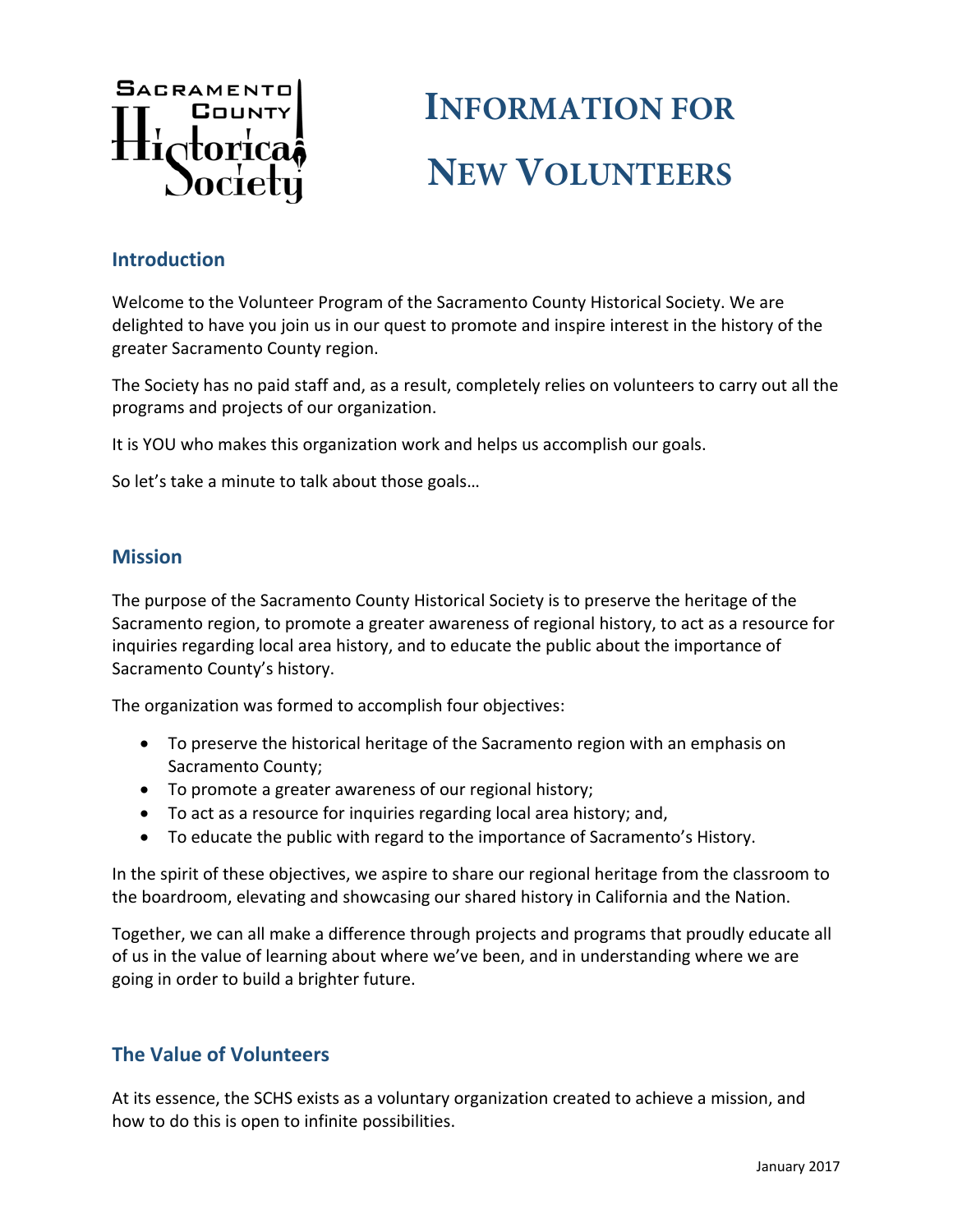The SCHS volunteers are the force that takes our mission, with its inherent intentions and values, and turns it into services and products that are meaningful, relevant, and useful to our members and the greater public.

The Society/volunteer relationship can be amazingly and wonderfully reciprocal and mutually beneficial. It truly is a win‐win situation.

## **SCHS Volunteer Definition**

A Sacramento County Historical Society Volunteer is an individual serving under the direction of an SCHS Volunteer Program Lead or Supervisor who, of his or her own free will and without compensation or financial gain, contributes services to assist the Society in the accomplishment of its mission.

Volunteers are not considered employees within the legal meaning of the term and do not have the same rights as employees.

## **SCHS Volunteer Duties and Supervision**

As a Society volunteer, you will have a Volunteer Duty Statement that identifies your tasks and responsibilities. This statement will be attached to your signed Volunteer Service Agreement and maintained in the SCHS files.

You will also have an individual to whom you directly report in relation to your volunteer duties. That person may be a Society officer or board member, or may be the lead of a specific Society program or project. Be sure to hold onto the contact information you are given for your lead so you can contact him or her should any issues, concerns, or questions arise.

Some volunteer positions will require close contact with the volunteer supervisor while others will be conducted largely independently with only occasional check-ins required.

## **Volunteering Safely**

As a volunteer, you are not considered an employee as defined in State law and are therefore not covered by workers' compensation and insurance laws when serving as a volunteer.

Because we want to ensure your safety as a volunteer, be sure that you:

- Only perform assigned tasks that are within your physical capability, and will not undertake tasks that are beyond your ability or physical capability;
- Familiarize yourself with the safe operation and use of equipment and tools that you may use in connection with your volunteer activity, and do not undertake to use any